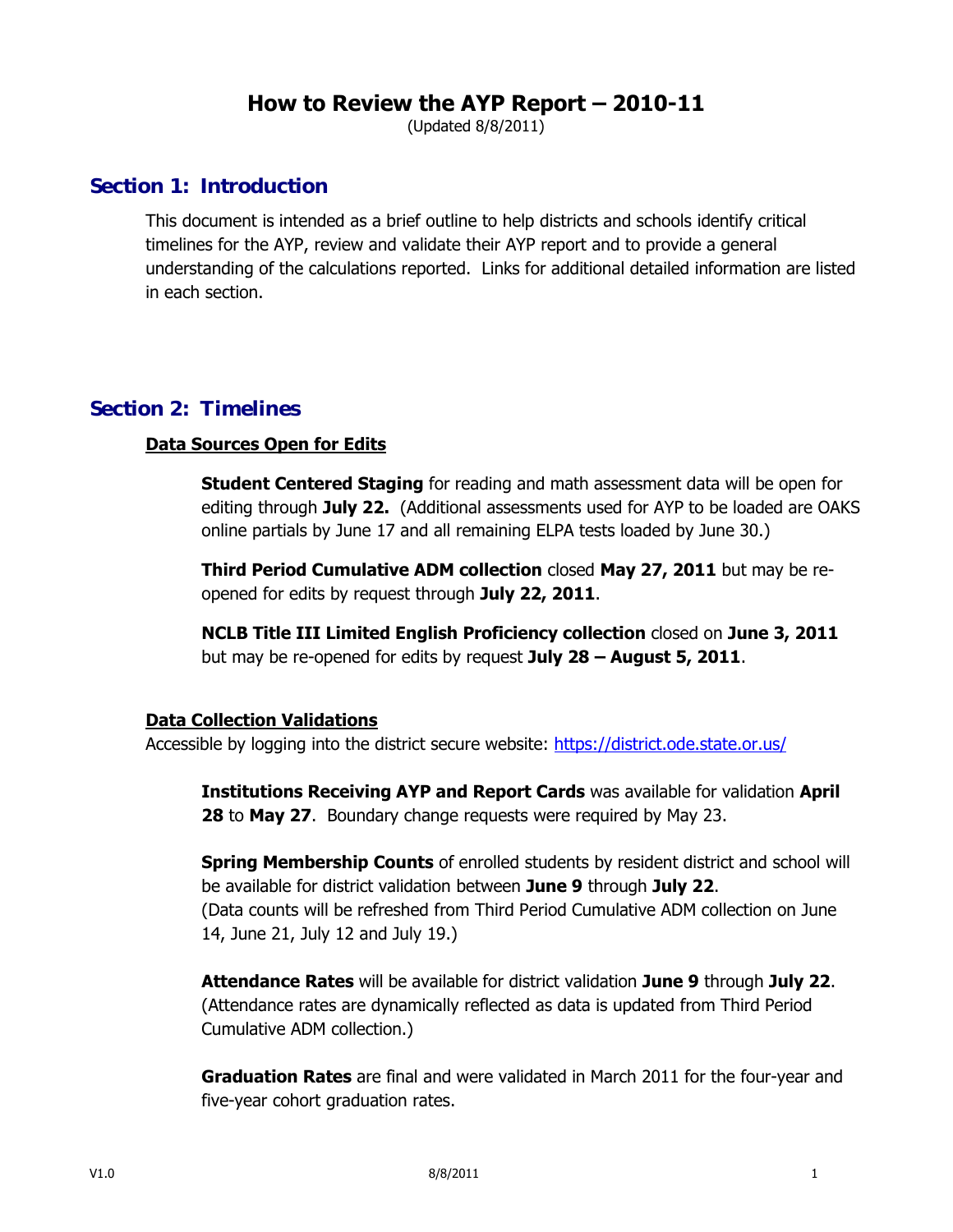#### **AYP Report Validation, Preview and Public Release**

Accessible by logging into the district secure website:<https://district.ode.state.or.us/>

**Pre-Preliminary** AYP can be previewed by districts from **June 9** through **July 22**. (Reports will be refreshed for each of the following Tuesdays based on the latest data from the Friday before: June 14, June 21, July 12 and July 19.)

**Preliminary** AYP will be posted for district preview on **July 28** and posted for public release on **August 2**.

**Final AYP** available for final district preview on **September 1** and posted for public release on **September 8.**

Additional dates are available in the Reporting Schedule:

<http://www.ode.state.or.us/teachlearn/testing/schedules/asmtreportsched1011.pdf>

and the Collection and Validation Dates schedule:

[https://district.ode.state.or.us/wma/training/docs/ayprc\\_collectionvalidationdates\\_1011.xls](https://district.ode.state.or.us/wma/training/docs/ayprc_collectionvalidationdates_1011.xls)

### **Section 3: AYP Policy and Technical Manual**

Link for AYP Policy and Technical Manual:

<http://www.ode.state.or.us/initiatives/nclb/pdfs/aypmanual1011.pdf>

### **Section 4: AYP Report Versions for District Preview**

#### **Pre-Preliminary** AYP Report

– for districts to preview on the secure district validation site, ask questions, check for errors in their data submissions and fix, and accept or appeal the report, if necessary (**June 9**) – <https://district.ode.state.or.us/apps/acctrpt/Default.aspx>

#### **Preliminary** AYP Report

–to be posted for public review and media release prior to beginning of school and counts less than 6 will be suppressed for confidentiality (**August 2**) – <http://www.ode.state.or.us/data/reportcard/reports.aspx>

#### **Final** AYP Report

– to be posted for public review and media release of schools and districts identified for improvement

– to reflect the 1% cap for Extended Assessments, additional data for schools with pending designations due to insufficient data, and approved substantive appeals (**September 8**) – <http://www.ode.state.or.us/data/reportcard/reports.aspx>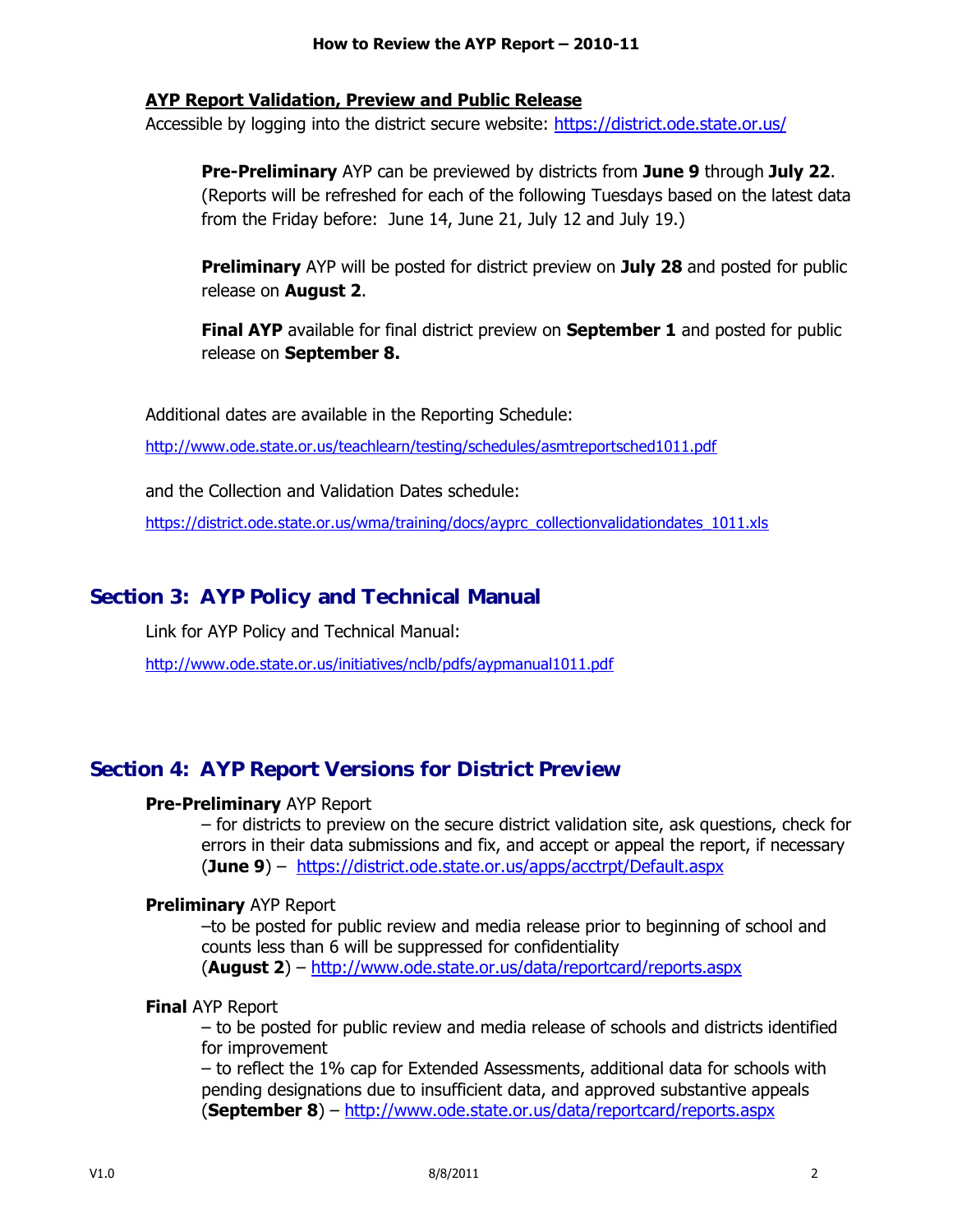### **Section 5: How to Read the AYP Report**

The AYP Report uses 2 years of data (or 4 years of data if the school or district is small) and report format and details differ between School and District AYP reports.

Link:<http://www.ode.state.or.us/search/page/?id=677>

#### **Elementary or Middle School** Report has 5 pages:

- Page 1 Summary-Overall (Overall AYP designations, AYP History)
- Page 2 Summary-Indicators (ELA (Reading), Math, and Other Indicator (Attendance) designations)
- Page 3 Reading Details (Participation, Academic Status, Academic Growth)
- Page 4 Math Details (Participation, Academic Status, Academic Growth)
- Page 5 Other Indicator Details (Attendance)

#### **High School** Report has 5 pages:

- Page 1 Summary-Overall (Overall AYP designations, AYP History)
- Page 2 Summary-Indicators (ELA (Reading), Math, and Other Indicator (Graduation) designations)
- Page 3 Reading Details (Participation, Academic Status, Academic Growth)
- Page 4 Math Details (Participation, Academic Status, Academic Growth)
- Page 5 Other Indicator Details (Graduation) Attendance may be used in place of Graduation only if the school does not have the minimum number of 40 students in the adjusted cohort or if the school does not offer Grade 12 in 2010-2011.

**District** Report has typically 11 pages (or 12 pages if district is large):

- Page 1 AYP Designations for District and Schools within District
- Page 2 Summary-Overall (Overall AYP designations, AYP History)
- Page 3 Summary-Indicators (ELA (Reading), Math, and Other Indicator (Graduation) designations)
- Page  $4$  Reading Details for Elementary Grades (Grades  $3 5$ ) within District
- Page  $5$  Reading Details for Middle Grades (Grades  $6 8$ ) within District
- Page 6 Reading Details for High School Grade (Grade 11) within District
- Page  $7$  Math Details for Elementary Grades (Grades  $3 5$ ) within District
- Page 8 Math Details for Middle Grades (Grades  $6 8$ ) within District
- Page 9 Math Details for High School Grade Span (Grade 11) within District
- Page 10 Other Indicator Details (Graduation for high schools)
- Page  $11$  Other Indicator Details (Attendance for middle grades  $6 8$  and Attendance for elementary grades K to 5)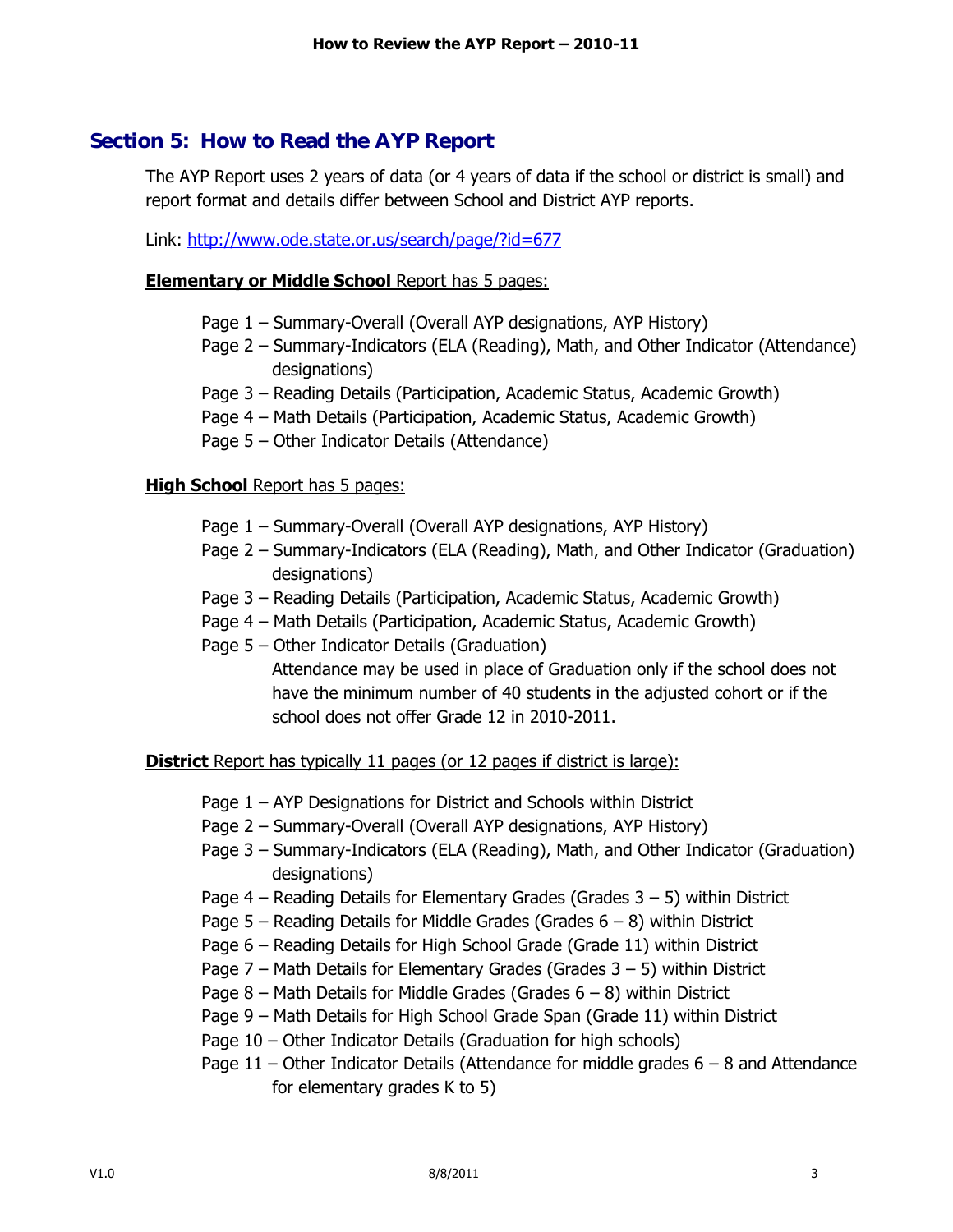### **Section 6: AYP Calculator Tools**

The AYP calculator is provided as an Excel spreadsheet and may be used to insert numbers to determine the calculations used for each AYP indicator: Participation, Academic Status, Academic Growth (a.k.a. Safe Harbor), and Other Indicator (Attendance or Graduation).

Link: <http://www.ode.state.or.us/search/page/?=470>

#### **Elementary or Middle School:**

This Excel file can be used to calculate an AYP determination for Oregon elementary and middle schools without grade 12 or districts without grade spans which are rated on Attendance.

#### **High School:**

This Excel file can be used to calculate an AYP determination for Oregon high schools and schools with grade 12 or districts without grade spans which are rated on Graduation.

#### **District:**

This Excel file can be used to calculate an AYP determination for most Oregon school districts. Single-school districts should use the appropriate school calculator.

### **Section 7: AYP Indicator Targets for 2010-11**

- A) Participation Target is 95% for both Reading and Math. (Same as last year.)
- B) Academic Status Reading Target is 70%. (Target last year was 60%.)
- C) Academic Status Math Target is 70%. (Target last year was 59%.)
- D) Academic Growth Reading Target is 10% reduction of tests not meeting standard and meets target for other indicator (Attendance or Graduation) for subgroup. (Same as last year.)
- E) Academic Growth Math Target is 10% reduction of tests not meeting 2009-10 standards and meets target for other indicator (Attendance or Graduation) for subgroup. (Same as last year.)
- F) Attendance Rate Target is 92%. (Same as last year.)
- G) Graduation Rate (for high schools only) Target is 65.0% for the four-year cohort graduation rate (same as last year) or 70.0% for the five-year cohort graduation rate (new this year).

### **Section 8: Review and Validate Data Sources**

Review each of the three data sources below for completeness, errors, and resolution of errors by doing a production download for each data source. Then check the validation reports,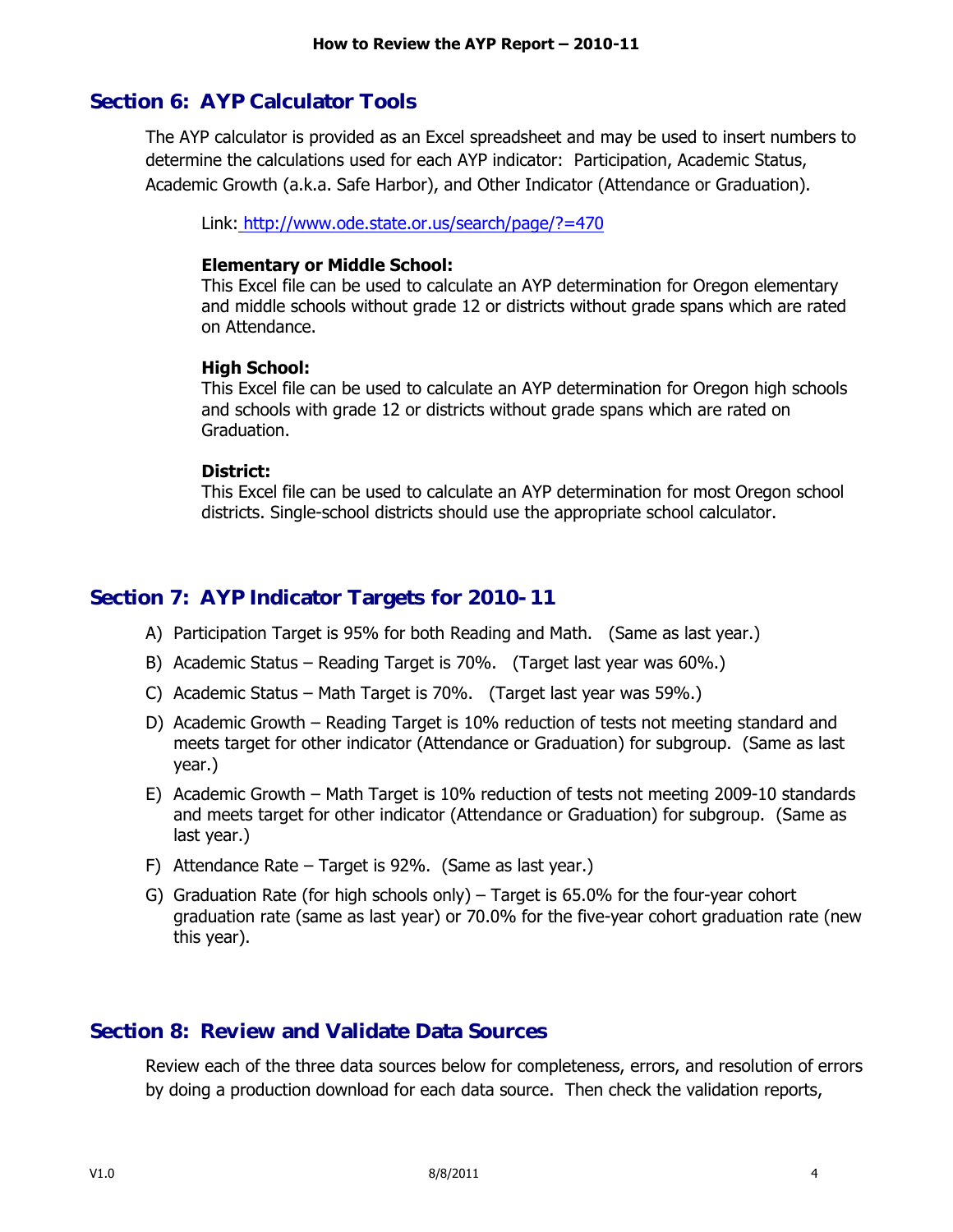which are accessible through the district secure website by selecting the application "Report Card/AYP Validation." at: <https://district.ode.state.or.us/apps/login>

**A) Student Centered Staging** assessments for reading and math 2010-2011 will be used for AYP along with ELPA 2010-2011 for first-year LEP students who did not take a reading assessment. Staging is open for editing and edits must be made by **July 22 at 5 PM to be applied to the Preliminary AYP.** Temporary closures occurred May 27 at 5 PM through May 31 and June 3 at 5 PM through June 6.

(Additional assessments used for AYP to be loaded are OAKS online partials by June 17 and all remaining ELPA tests loaded by June 30.)

Make sure SSID's that have been merged or should be merged are done prior to July 1. This may make a difference on your participation and performance rates. (See Section 9 below.)

Also see Section 8-C for the LEP collection, which is used to populate the LEP flags on the Staging records. The prior two years of LEP collections will also be used to identify the students who exited in either prior two years and are being monitored.

**B) Third Period Cumulative ADM collection** is being used this year for the attendance rates and the identification of the students accountable for OAKS participation and performance (also known as Spring Membership).

Attendance is based on all students in enrolled in grades 1 to 12 who are identified with a standard ADM program type (ADMProgTypCd  $= 01$ ). Attendance rates are calculated on days present divided by the sum of days present plus days absent for the attending district and school. District Special Education students are omitted from the school attendance rates but are included in the district attendance rates.

Spring membership are students enrolled in grades 3 through 8 and 11 in the resident school and district on the first school day in May and student demographics associated with the student record are used for accountability reporting. (Exempted ADM student records are case management (ADMProgTypCd = 05) and paid tuition (ADMTuitionTypCd  $= P$ ).)

Be sure the demographics for race/ethnicity, district special education, special education, and economically disadvantaged are accurate. The LEP flag is not used from this collection. The AYP report will be using the NCLB LEP collection for LEP subgroup information.

After completion of the Third Period Cumulative ADM collection submission and all errors are resolved, be sure to check the Attendance and Spring membership validations listed in Section 2.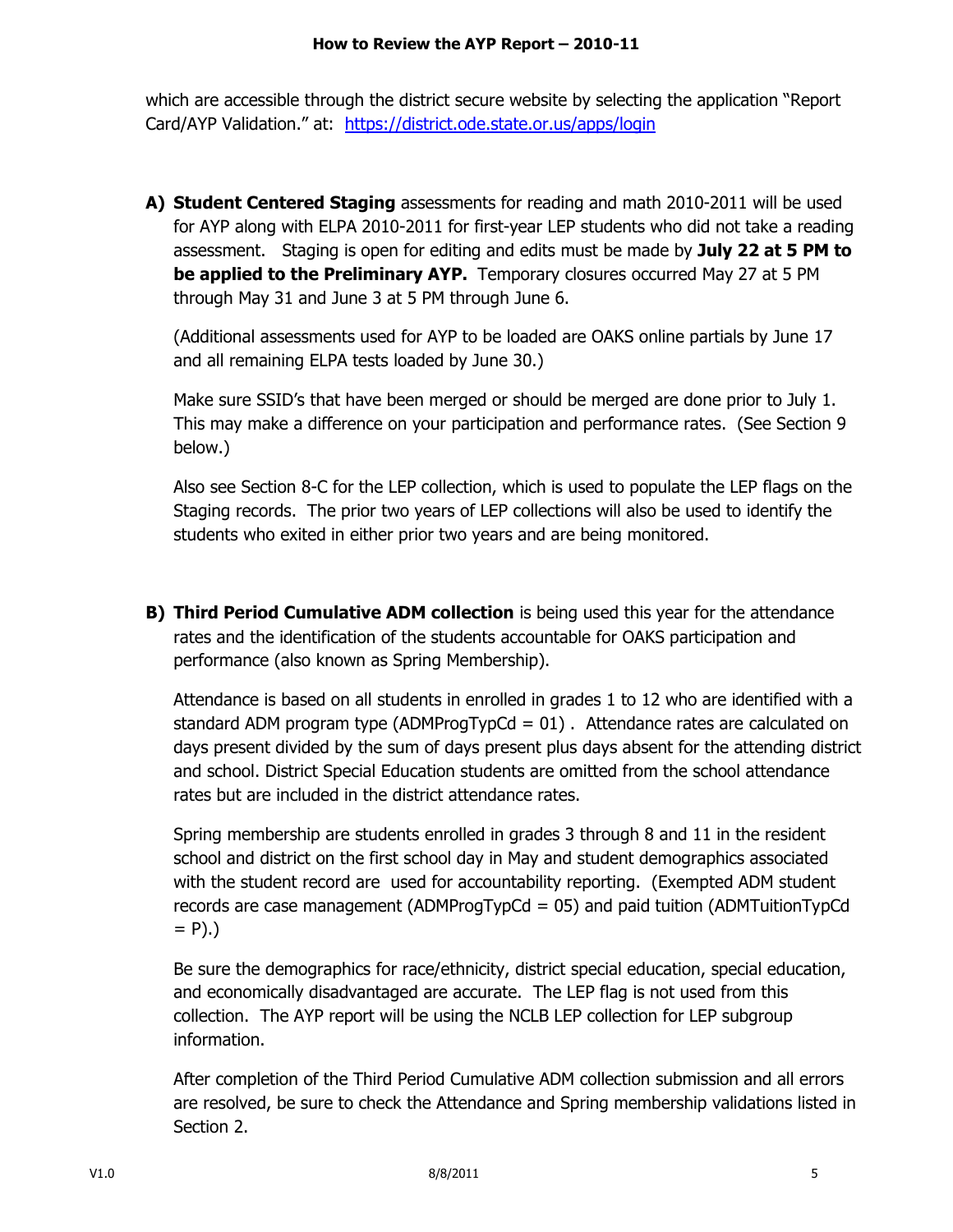**C) NCLB Title III Limited English Proficiency collection** will be used to populate the AYP\_LEP flag in the assessment records accessible in Staging (See Section 8-A above). An accurate review of Preliminary AYP requires the submission of this collection for the LEP subgroup.

There is no separate validation of this collection, but you may be contacted if your district has submitted a Third Period Cumulative ADM record with a ADM Program Type Code for ESL (ADMProgTypCd =  $02$ ) and there is no corresponding student identified in this LEP collection.

## **Section 9: Assessment Indicators - Definition and How to Verify Calculations**

The following will address each AYP indicator and list a short definition, the data source and rules for calculation of:

#### **A) Participation (and Non-Participation) for Reading or Math**

**Definition**: Valid tests taken divided by expected number of tests for students enrolled on first school day in May for each year:

*Participation Rate = (Participation count Prior Year + Participation count Current Year) / (Participation count Prior Year + Non-Participation count Prior Year + Participation count Current Year + Non-Participation count Current Year)*

NOTE: Prior year is 2009-10 and current year is 2010-11 EXCEPT small schools will include 4 years of data (prior year  $= 2007-08 + 2008-09$  and current year  $=$ 2009-10 + 2010-11).

**Data Source:** Student Centered Staging (records not in error status) and Third Period Cumulative ADM

#### **Valid Tests defined as:**

- 1. Completed test for OAKS Online (response count > 4), OAKS Paper-Pencil (response count > 9), or Extended Assessments
- 2. Test Administration Code (CalcAdminCd) must NOT be: 1-absent, 3-modified-language, 5-modified-disability, or 7-parent requested child as non-participant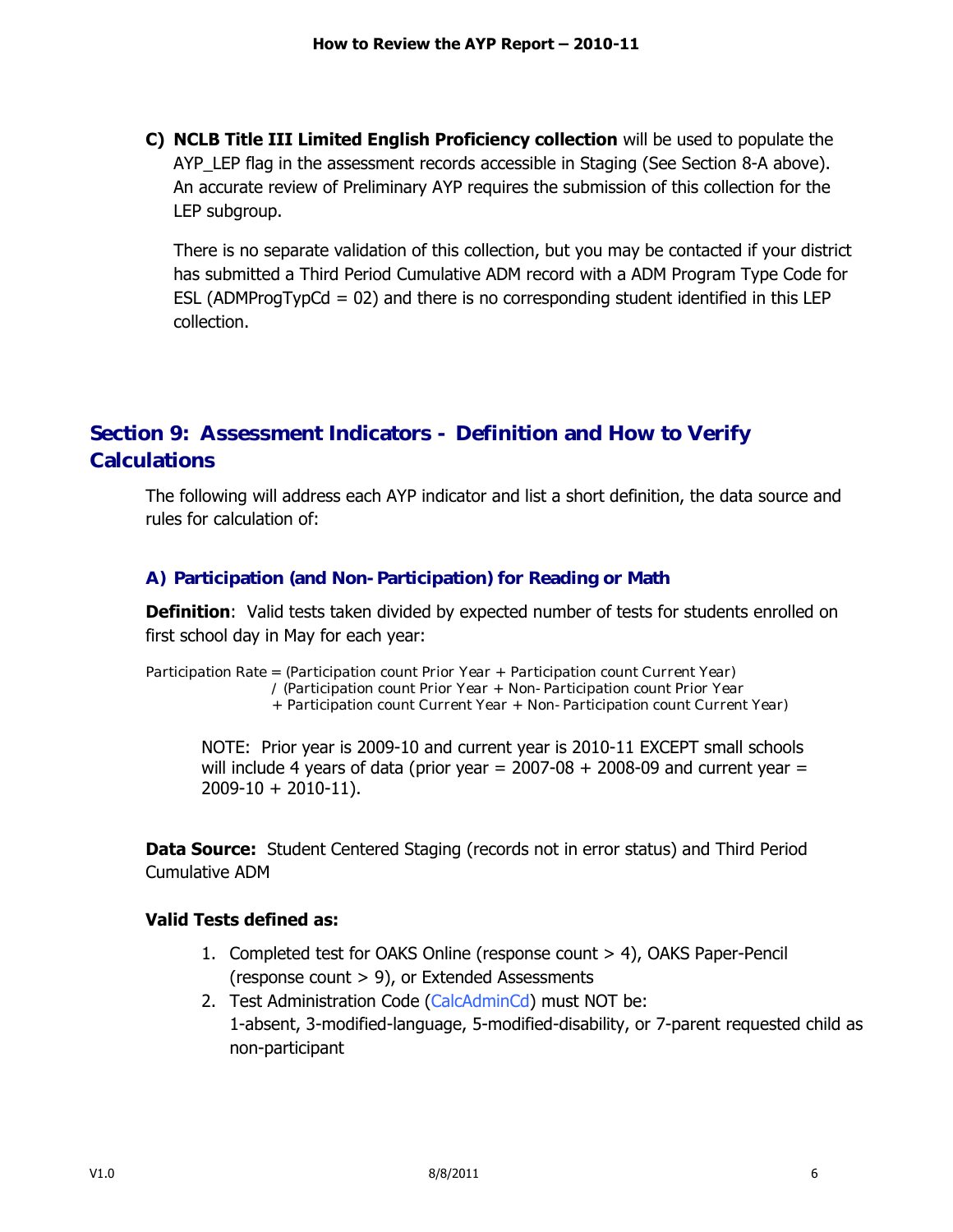#### **Find Staging Records used for Participation Denominator:**

ParticDistInstID = District ID on student test record as submitted in Third Period Cumulative ADM

ParticSchlInstID = School ID on student test record as submitted in Third Period Cumulative ADM

AYPDistPartic = "Y" (for inclusion in District participation denominator)

AYPSchlPartic = "Y" (for inclusion in School participation denominator)

### **Verify Participation Denominator – Conditions below must be true for all of the following:**

### **For SCHOOL**

- 1. Student was enrolled in school first day of May (ParticSchlInstID not blank)
- 2. Best Score (SSIDBestScore = "Y")
- 3. Valid or non-participating (virtual) test record ( $TstValidFq = Y'$  or  $Y'$ )
- 4. Enrolled Grade required to test  $(Enr|Grade = '03'/04')/05'/06'/07'/08'$ , or '11')
- 5. Not Test Admin code for home schooled/foreign exchange/out-of-state, not enrolled during test window, or medical emergency (CalcAdminCd  $\langle$  > '6', '8' or '9')
- 6. Not in District Special Education (DistSPED <> "Y")

### **For DISTRICT**

- 1. Student was enrolled in district first day of May (ParticDistInstID not blank)
- 2. Use school participation denominator conditions 2 to 5 listed above
- 3. District Special Education can be 'Yes' or 'No' (DistSPED = 'Y' or 'N' or blank)

### **Verify Participation (numerator) – Conditions below must be true for all of the following:**

### **For SCHOOL**

- 1. Student was enrolled in school first day of May (ParticSchlInstID not blank)
- 2. Best Score (SSIDBestScore = "Y")
- 3. Valid test  $(TstValidFq = 'Y')$ 
	- Or virtual record for beginning LEP when ELPA is taken in place of Reading  $(TstValidFg = V'$  and  $AYP_EEP = 'B'$  and  $TestSubj = 'RL'$
- 4. Enrolled Grades (EnrlGrade = '03','04','05','06','07','08',or '11')
- 5. Not Test Admin code for home schooled/foreign exchange/out-of-state, not enrolled during test window, or medical emergency (CalcAdminCd <> "6", "8" or "9")
- 6. Not in District Special Education (DistSPED <> "Y")

### **For DISTRICT**

- 1. Student was enrolled in district first day of May (ParticDistInstID not blank)
- 2. Use school participation numerator conditions 2 to 5 listed above
- 3. District Special Education can be "Yes" or "No" (DistSPED = "Y" or "N" or blank)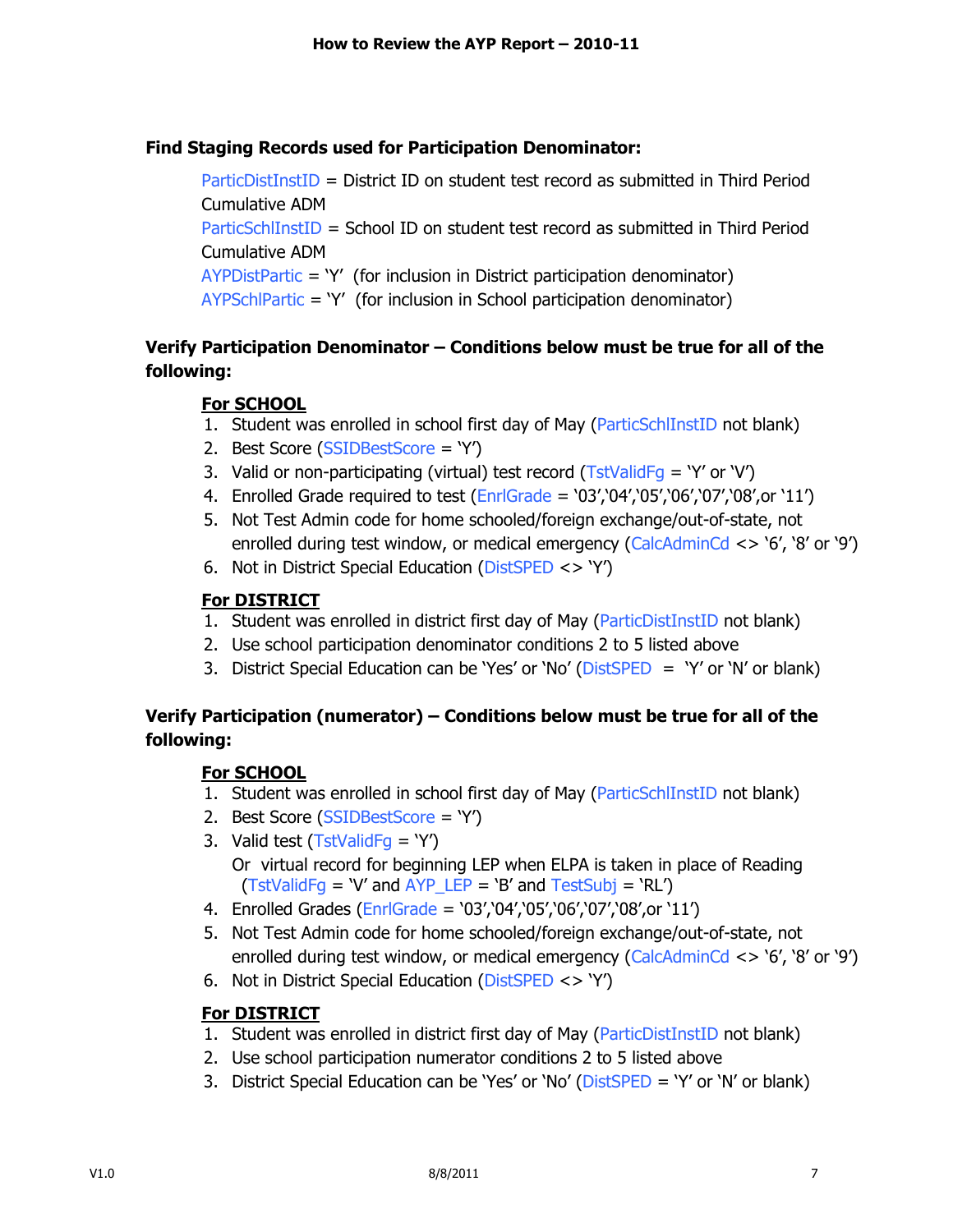### **Verify Non-Participation – Conditions below must be true for all of the following:**

### **For SCHOOL**

- 1. Student was enrolled in school first day of May (ParticSchlInstID not blank)
- 2. Best Score (SSIDBestScore = "Y")
- 3. Non-participating (virtual) test record and NOT including the virtual test records representing beginning year LEP student who has taken ELPA in place of Reading  $(TstValidFq = 'V'$  and NOT  $(AYP'LEP = 'B'$  and TestSubj = 'RL') )
- 4. Enrolled Grade required to test  $(Enr|Grade = '03')'04'$ , 05', 06', 07', 08', or '11')
- 5. Not Test Admin code for home schooled/foreign exchange/out-of-state, not enrolled during test window, or medical emergency (CalcAdminCd <> "6", "8" or "9")
- 6. Not in District Special Education (DistSPED <> "Y")

### **For DISTRICT**

- 1. Student was enrolled in district first day of May (ParticDistInstID not blank)
- 2. Use school non-participation conditions 2 to 5 listed above
- 3. District Special Education can be "Yes" or "No" (DistSPED = "Y" or "N" or blank)

#### **B) Academic Status for Reading or Math**

**Definition**: Tests met/exceeded standards divided by tests taken for students enrolled on first day in May for each year plus margin of error:

```
Adjusted Status = % Met Status + Margin of Error
Where 
% Met Status = (# Met Prior Year + # Met Current Year) / (# Tests Prior Year + # Tests Current Year) 
    And
Margin of Error = 233 * 
0.24 / ((# Tests Prior Year #Tests CurrentYear) /2)
```
NOTE: Prior year is 2009-10 and current year is 2010-11 EXCEPT small schools will include 4 years of data (prior year  $= 2007-08 + 2008-09$  and current year  $=$  $2009-10 + 2010-11$ ).

**Data Source:** Student Centered Staging (records not in error status) and Third Period Cumulative ADM

#### **Valid Tests defined as:**

- 1. Completed test for OAKS Online (response count > 4), OAKS Paper-Pencil (response count > 9), or Extended Assessments
- 2. Test Administration Code (CalcAdminCd) must not be: 1-absent, 3-modified-language, 5-modified-disability, or 7-parent requested child as non-participant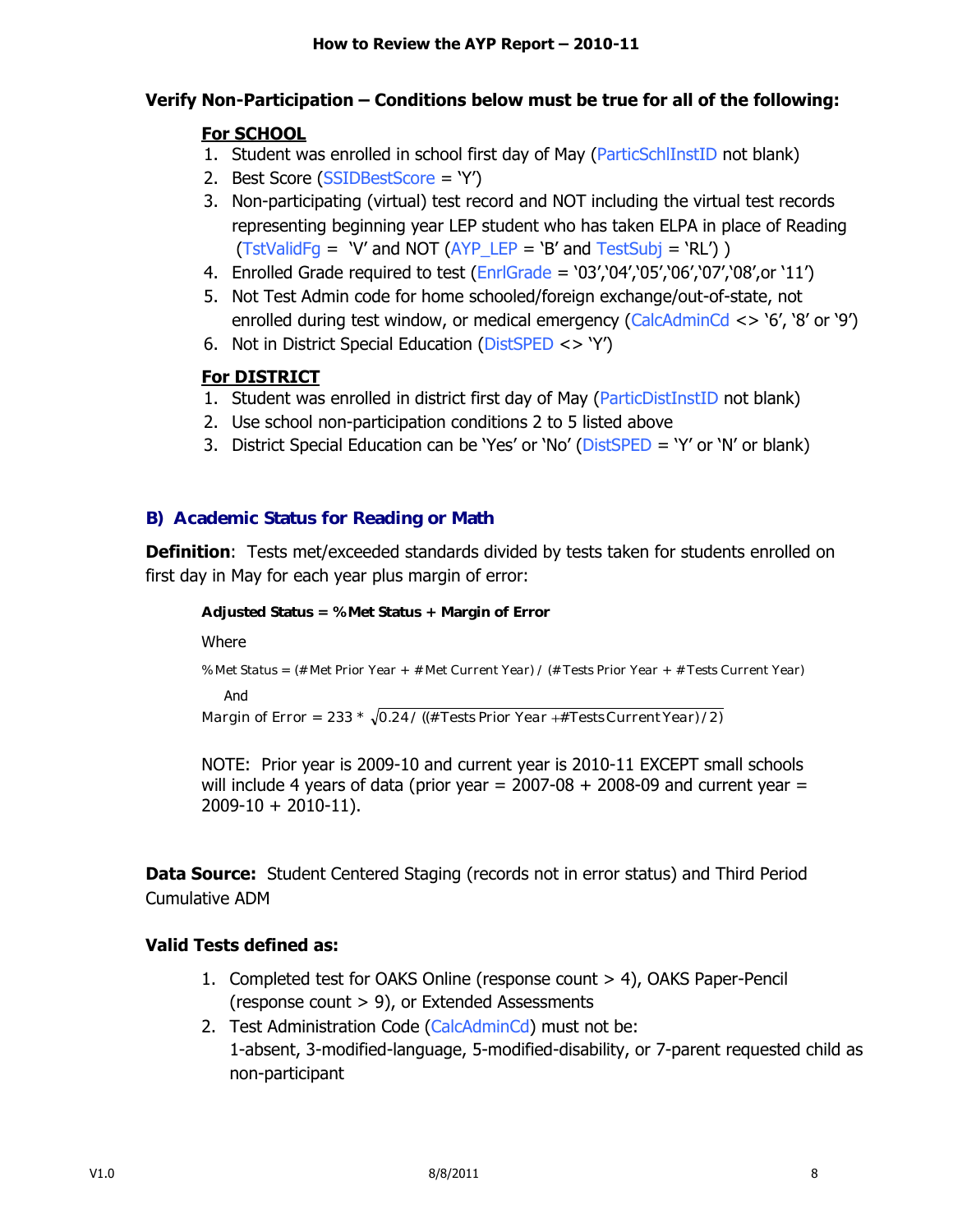### **Find Staging Records used for Performance Denominator (# of Tests):**

ParticDistInstID = District ID on student test record as submitted in Third Period Cumulative ADM ParticSchlInstID = School ID on student test record as submitted in Third Period Cumulative ADM AYPDistPerf = "Y" (for inclusion in District performance denominator) AYPSchlPerf = "Y" (for inclusion in School performance denominator)

#### **Verify Performance Denominator (# Tests) – Conditions below must be true for all of the following:**

#### **For SCHOOL**

- 1. Student was enrolled in school first day of May (ParticSchlInstID not blank)
- 2. Best Score (SSIDBestScore = "Y")
- 3. Valid Test (TstValidFq = 'Y')
- 4. Enrolled Grades (EnrlGrade = '03','04','05','06','07','08',or '11')
- 5. Not Test Admin code for home schooled/foreign exchange/out-of-state, not enrolled during test window, or medical emergency (CalcAdminCd <> "6", "8" or "9")
- 6. Not in District Special Education (DistSPED <> "Y")
- 7. Not a beginning year LEP ( $AP$ <sub>LEP</sub> <> 'B' or 'A')
- 8. Student enrolled full academic year in school ( $StavInSchl = Y\gamma$ ) as submitted in Third Period Cumulative ADM collection

#### **For DISTRICT**

- 1. Student was enrolled in district first day of May (ParticDistInstID not blank)
- 2. Use school participation denominator conditions 2 to 5 listed above
- 3. District Special Education can be "Yes" or "No" (DistSPED = "Y" or "N" or blank)
- 4. Not a beginning year LEP ( $APP$  LEP <> 'B' or 'A')
- 5. Student enrolled full academic year in district ( $StayInDist = Y'$ ) as submitted in Third Period Cumulative ADM collection

### **Verify Performance Numerator (# Met) – Conditions below must be true for all of the following:**

#### **For SCHOOL**

- 1. Student was enrolled in school first day of May (ParticSchlInstID not blank)
- 2. Best Score (SSIDBestScore = "Y")
- 3. Valid Test (TstValidFg = 'Y')
- 4. Enrolled Grades (EnrlGrade = '03','04','05','06','07','08',or '11')
- 5. Not Test Admin code for home schooled/foreign exchange/out-of-state, not enrolled during test window, or medical emergency (CalcAdminCd <> "6", "8" or "9")
- 6. Not in District Special Education (DistSPED <> "Y")
- 7. Not a beginning year LEP  $(AYP$  LEP  $\lt$  > 'B' or 'A')
- 8. Student enrolled full academic year in school ( $StayInSchl = 'Y'$ ) as submitted in Third Period Cumulative ADM collection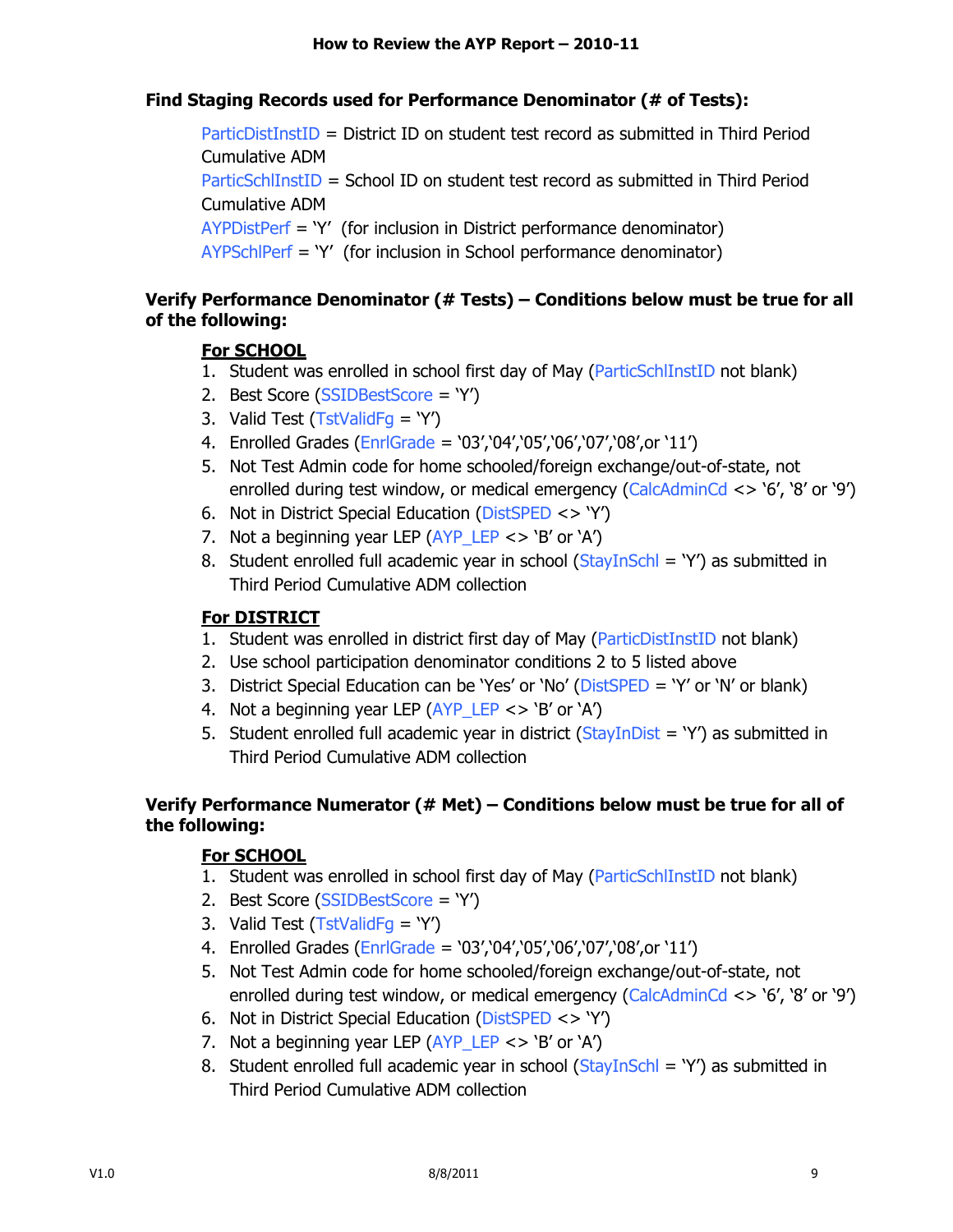9. Met/Exceeded standard (( $PI5g\_Tot = (4' or '5')$  and  $StrTstType \ll V'$ ) or  $(PI5b_Tot = (4' or '5')$  and  $StrTstType = 'X')$ NOTE: Extended Assessments (indicated by  $SrtTstTy$  = 'X') use alternate standards, which are reflected in field Pl5b\_Tot.

### **For DISTRICT**

- 1. Student was enrolled in district first day of May (ParticDistInstID not blank)
- 2. Use school participation denominator conditions 2 to 5 listed above
- 3. District Special Education can be 'Yes' or 'No' (DistSPED = 'Y' or 'N' or blank)
- 4. Not a beginning year LEP  $(AYP$  LEP  $\lt$  > 'B' or 'A')
- 5. Student enrolled full academic year in district ( $StayInDist = Y'$ ) as submitted in Third Period Cumulative ADM collection
- 6. Met/Exceeded standard (( $PI5q\_Tot = (4' or '5')$  and  $StrTstTyp \ll V'$ ) or  $(PI5b_Tot = (4' or '5')$  and  $StrTstType = 'X')$ NOTE: Extended Assessments (indicated by  $SrtTstTy$  = 'X') use alternate standards, which are reflected in field PI5b Tot.
- 7. Count of Extended Assessments who Met/Exceeded standard can be no greater than 1% of total tests with scores.

# **Section 10: When Student Centered Staging test record counts**

### Next Steps

- 1. Start with the Participation Denominator count and match with the count of Third Period Cumulative ADM collection for students enrolled in the required test grades (Cumulative ADM EnrlGrdCd = '03','04','05','06','07','08',and '11').
- 2. If the Participation Denominator matches the Third Period Cumulative ADM collection count but you do not see all the test records, then the student(s) probably took their test(s) in another district, and your district is credited with the test taken.
- 3. If there are too many virtuals (non-participants), first check the Assessment and Accountability Update [\(http://www.ode.state.or.us/search/page/?=1303\)](http://www.ode.state.or.us/search/page/?=1303) to determine if some tests have not yet been loaded to Staging.
- 4. Make sure there are no Staging test records in **error**. (See below for additional steps to clean up Staging records.)

### To correct non-participation (virtual) test records (TstValidFg =  $V$ ):

- 1. Make necessary edits to any test records that are in **error**. (This will eliminate the virtual test record the next time ODE resolves records.)
	- a. Log in to Student Centered Staging and under Error Management choose "Review Errors";
	- b. Click on the "Show Errors" link associated with a particular file to see a list of errors by category for that particular file;
	- c. Click the "Show Detail" link associated with an Error Category to display a list of the individual error records for that error category;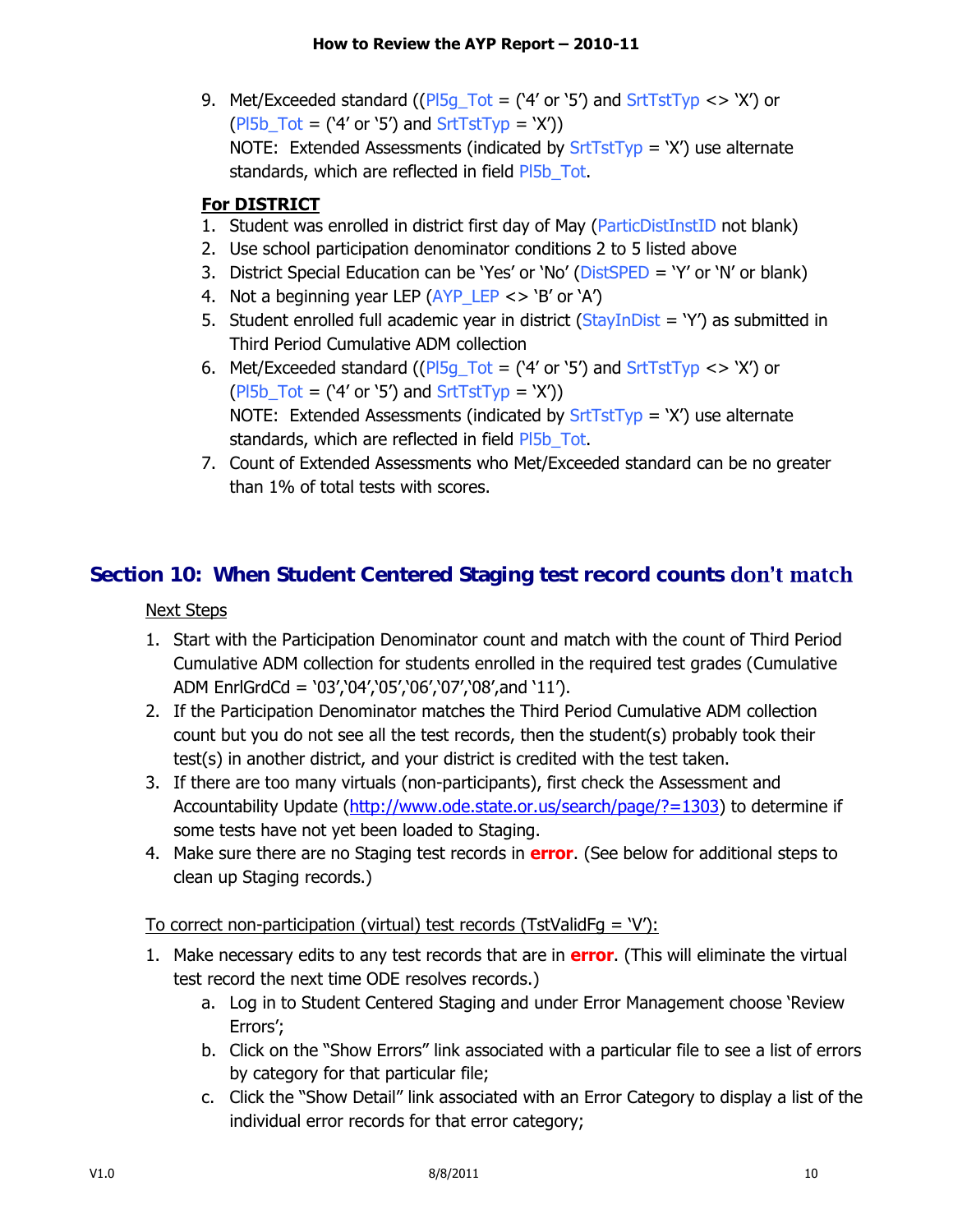- d. Click on the "Fix!" link to open the error record and fix it;
- e. After making the necessary correction to the record, click on the [Save!] button at the bottom of the record to save the changes.
- f. Click on the [Return to List!] button at the bottom of the record to return to the error record listing. The "Fix!" link should now say "Fixed!";
- g. Click the [Validate!] button to submit the corrections to ODE;
- h. You will be notified by email when the processing is completed.
- 2. If the student was **NOT** enrolled on the first school day in May, edit the student record in the Third Period Cumulative ADM Collection.
	- a. Log in to the Consolidated Collections application;
	- b. Choose Third Period Cumulative ADM 10-11;
	- c. Under Record Management, choose Record Maintenance;
	- d. Type in the student"s SSID in the search screen;
	- e. Click the Edit checkmark and then edit the student record.
- 3. If the student was enrolled on the first school day in May but **NOT** during the test window:
	- a. Log in to Student Centered Staging and under Record Management choose "Edit Posted Records";
	- b. Choose the Academic Year and Subject (e.g., 2010-2011 Math);
	- c. Type in the student"s SSID in the search screen;
	- d. Click the [Find!] button and then click the "Edit!" link;
	- e. Change the Current Administrative Code to "Not enrolled during test window." (This can also be done through an Adjustment Format file download/upload by putting an 8 in the CalcAdminCd column.)
	- f. After making the necessary correction to the record, click on the [Save!] button at the bottom of the record to save the changes.

### Notes about virtual records

If a first year LEP student who took the ELPA  $(AYP$  LEP flag is set to 'B') has a virtual test record in reading or writing, **do nothing**. These records will be counted as participating in the Report Card and AYP reports.

If a student has a virtual test record and a test record with a valid test score in the same subject with the same SSID, **do nothing**. These records will be resolved and the nonparticipation test record will not be used in accountability reporting.

If a student has a virtual test record and a test record without a valid test score in the same subject with the same SSID, be sure that Administration codes of 6, 7, or 8 are coded appropriately on the **virtual** test record. Only information on the virtual test record will be used in accountability reporting.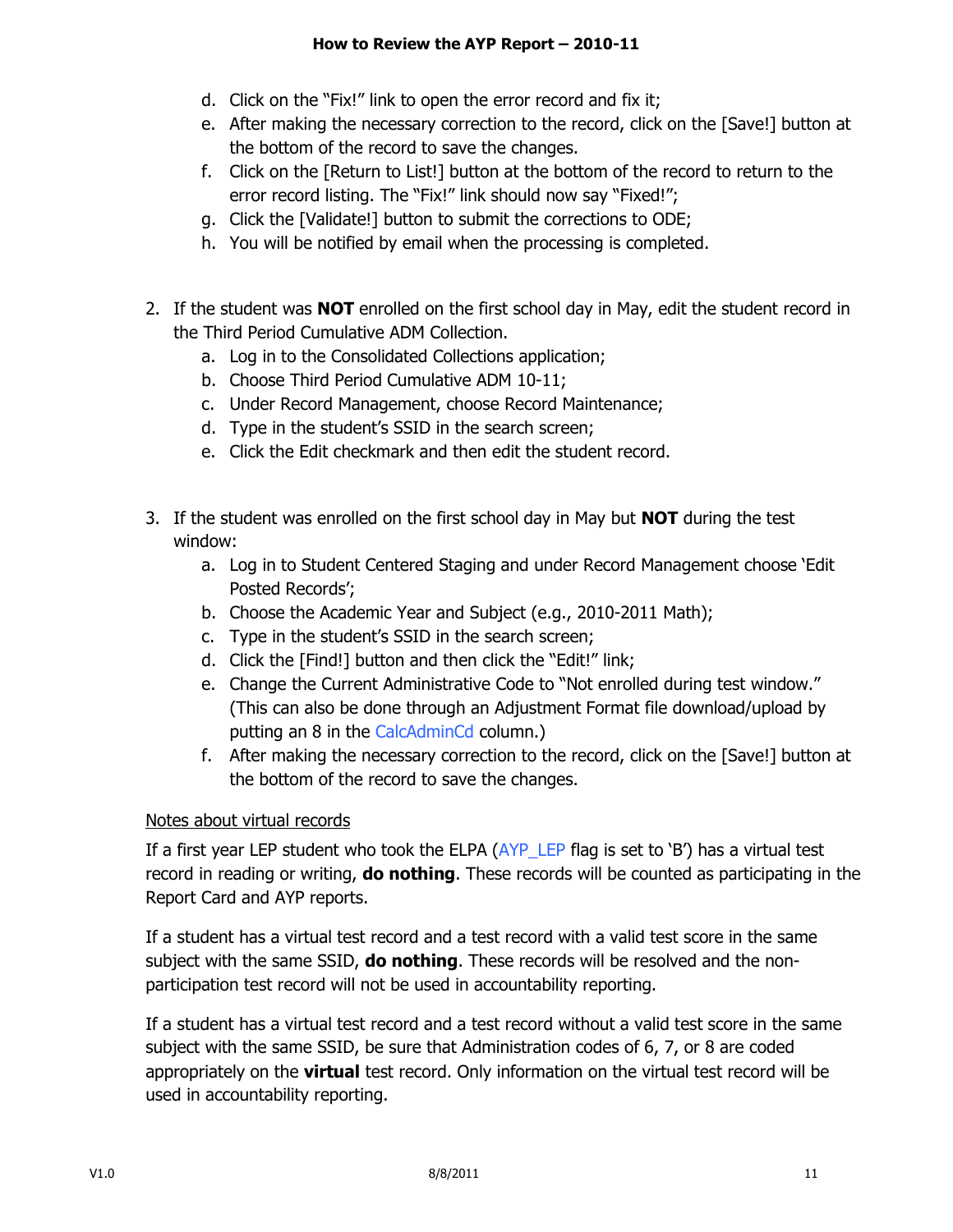Links

**Assessment Inclusion Rules for Accountability Reports 2010-2011** <http://www.ode.state.or.us/search/page/?id=1302>

**Additional User Guides for Reference (on the District web site):** <https://district.ode.state.or.us/search/page/?=39>

**How to Edit Program and Demographic Fields in Student Staging:** [https://district.ode.state.or.us/wma/training/docs/studentstagingedits\\_1011.pdf](https://district.ode.state.or.us/wma/training/docs/studentstagingedits_1011.pdf)

**Correcting Non-Participation Records in Student Staging:** <https://district.ode.state.or.us/wma/training/docs/nonparticipants1011.pdf>

## **Section 11: Non-Assessment Indicators - Definition and How to Verify Calculations**

### **A) Attendance Rate**

#### **Definition:**

The attendance for a school or district is the weighted average of enrollment on the first school day in May multiplied by the attendance rate for each year. The attendance rate represents the percentage of students attending in grades 1-12 and is calculated as the total number of days students are present divided by total number of days students are present plus total number of days students are absent.

#### **Verify each year (typically, 2 years of attendance) by:**

- 1. Using Third Period Cumulative ADM, select all students with standard ADM program type (ADMProgTypCd =  $01$ ) and enrolled in grades 1 to 12.
- 2. If calculating for a school, be sure to omit the students with the district special education flag (DistSpEd = Y) but include them for the district calculation.
- 3. Sum the days present for all selected students.
- 4. Sum the days absent for all selected students.
- 5. Apply the following formula for the attendance rate for each year listed on the AYP report:

*Attendance Rate for each year reported = (Days present)/ (Days present + Days Absent)* 

6. Multiply each year"s attendance rate by the enrollment count on the first school day in May for a weighted attendance rate.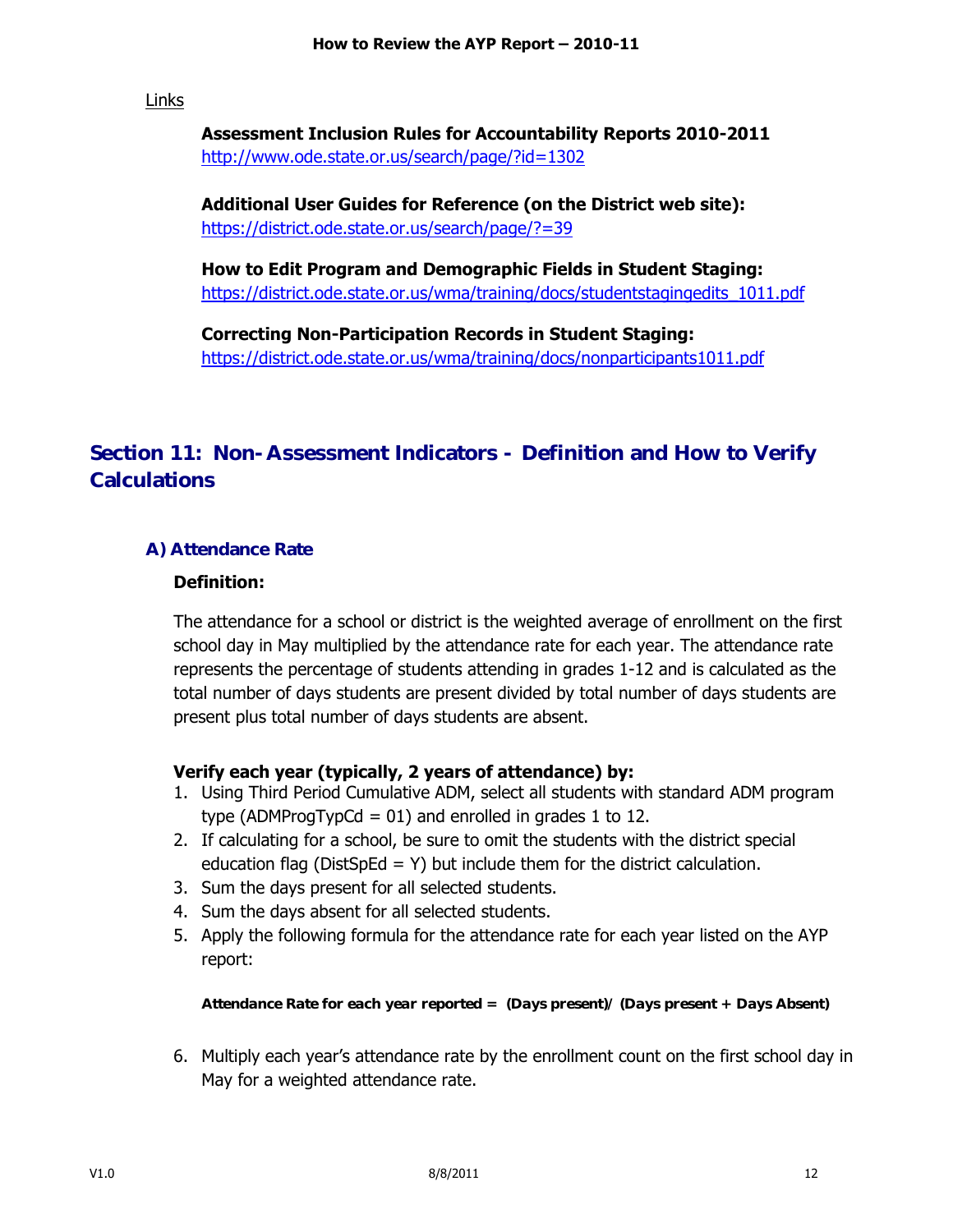7. Add each year"s weighted attendance rate together and divide by the total enrollment count on the first school day in May from all years used for the weighted average attendance rate.

### **B) Graduation Rates**

#### **Definitions:**

The four-year adjusted cohort is the set of all ninth grade students who entered high school for the first time in 2006-07, and the adjusted cohort reflects students who transfer in or out of the school over the course of four years. The four-year cohort graduation rate is the number of students in the adjusted cohort who earned a regular diploma by August 31, 2010 divided by the size of the adjusted cohort.

The five-year adjusted cohort is the set of all ninth grade students who entered high school for the first time in 2005-06, and the adjusted cohort reflects students who transfer in or out of the school over the course of five years. The five-year cohort graduation rate is the number of students in the adjusted cohort who earned a regular diploma by August 31, 2010 divided by the size of the adjusted cohort.

Link for more information:

<http://www.ode.state.or.us/wma/policy/accountability/cohortpolicytechnicalmanual.pdf>

## **Section 12: Subgroups by AYP Indicator Definitions and Data Sources**

The following tables identify the definitions and data sources of the subgroups depending on the AYP Indicator. Any data changes during the open editing period for each data source are not immediately reflected on the AYP Pre-Preliminary and Preliminary reports but will be reflected on the dates listed for report generation in Section 2 – Timelines.

| <b>AYP Indicator</b> | <b>Subgroup</b>                     | <b>Definition</b>                                                                                                                     | Data Source(s)                                                                                       |
|----------------------|-------------------------------------|---------------------------------------------------------------------------------------------------------------------------------------|------------------------------------------------------------------------------------------------------|
| Assessment           | Economically<br>Disadvantaged       | Student participating or eligible<br>for the Free & Reduced Lunch<br>(FRL) Program or household<br>income similar to FRL guidelines   | Updated weekly in<br>Staging from Third<br>Period Cumulative ADM<br>collection starting<br>5/28/2011 |
| Assessment           | Limited English<br>Proficient (LEP) | Any student identified as Limited<br>English Proficient in 2010-2011 or<br>any exited LEP student in either<br>2009-2010 or 2008-2009 | Updated weekly in<br>Staging from NCLB LEP<br>Collection starting<br>5/28/2011                       |

#### **A) Subgroups for Assessment**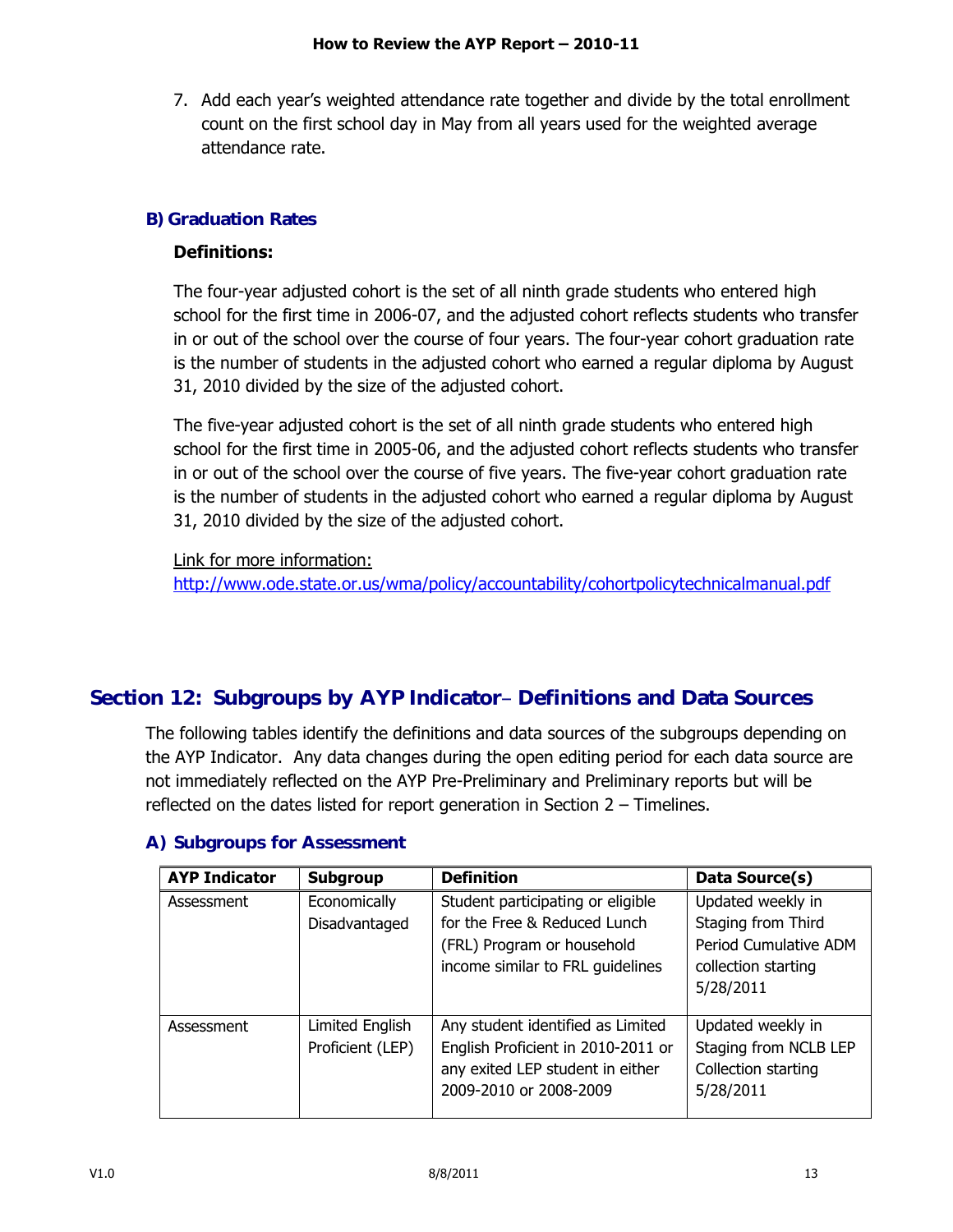| Assessment | Students with<br><b>Disabilities</b> | Student participating in an<br><b>Individualized Education Plan</b><br>(IEP) anytime during the<br>academic year (from the first<br>school session day through the<br>first school day in May)                                                                  | SSID system at time of<br>assessment record load<br>and<br>Updated weekly in<br>Staging from Third<br>Period Cumulative ADM<br>collection starting<br>5/28/2011<br>Note: No longer<br>editable in Staging after<br>5/28/2011 |
|------------|--------------------------------------|-----------------------------------------------------------------------------------------------------------------------------------------------------------------------------------------------------------------------------------------------------------------|------------------------------------------------------------------------------------------------------------------------------------------------------------------------------------------------------------------------------|
| Assessment | Race/Ethnicity                       | Categories same as last year;<br>definition of Hispanic subgroup<br>expanded to include any multi-<br>racial or multi-ethnic student of<br>Hispanic origin; and multi-racial or<br>multi-ethnic category does not<br>include any student of Hispanic<br>origin. | SSID system at time of<br>assessment record load<br>and<br>Updated weekly in<br>Staging from Third<br>Period Cumulative ADM<br>collection starting<br>5/28/2011<br>Note: No longer<br>editable in Staging after<br>5/28/2011 |

# **B) Subgroups for Attendance**

| <b>AYP Indicator</b> | <b>Subgroup</b>                      | <b>Definition</b>                                                                                                                                                                        | Data Source(s)                                                                                               |
|----------------------|--------------------------------------|------------------------------------------------------------------------------------------------------------------------------------------------------------------------------------------|--------------------------------------------------------------------------------------------------------------|
| Attendance           | Economically<br>Disadvantaged        | Student participating or eligible<br>for the Free & Reduced Lunch<br>(FRL) Program or household<br>income similar to FRL guidelines                                                      | <b>Third Period Cumulative</b><br>ADM collection                                                             |
| Attendance           | Limited English<br>Proficient (LEP)  | Any student identified as Limited<br>English Proficient in 2010-2011                                                                                                                     | <b>NCLB LEP Collection</b>                                                                                   |
| Attendance           | Students with<br><b>Disabilities</b> | Student participating in an<br>Individualized Education Plan<br>(IEP) anytime during the<br>academic year (from the first<br>school session day through the<br>first school day in May.) | Special Ed Child Find<br>(Indicator 11),<br>December SECC, and<br>June Special Education<br>Exit collections |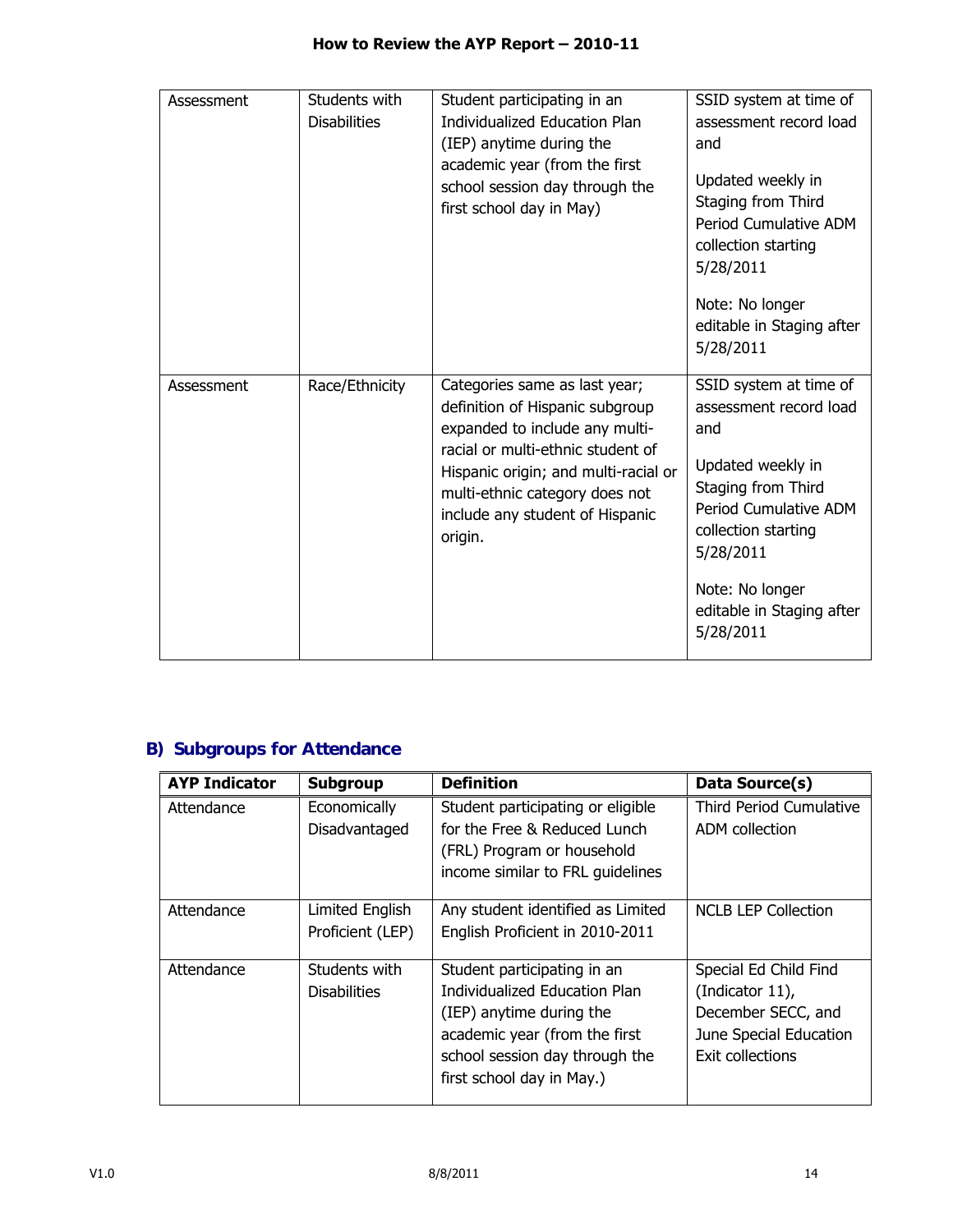| Attendance | Race/Ethnicity | Categories same as last year;        | Third Period Cumulative |
|------------|----------------|--------------------------------------|-------------------------|
|            |                | definition of Hispanic subgroup      | ADM collection          |
|            |                | expanded to include any multi-       |                         |
|            |                | racial or multi-ethnic student of    |                         |
|            |                | Hispanic origin; and multi-racial or |                         |
|            |                | multi-ethnic category does not       |                         |
|            |                | include any student of Hispanic      |                         |
|            |                | origin.                              |                         |
|            |                |                                      |                         |

Note: Enrollment used for weighting attendance rates across 2 years or 4 years is based on all students in grades 1 through 12 enrolled on the first school day in May. For 2010-2011 and 2009-2010, Third Period Cumulative ADM was used. For 2008-2009 or earlier, the Spring Membership collection was used.

### **C) Subgroups for Graduation - Cohort & NCES graduation rates**

| <b>AYP Indicator</b> | <b>Subgroup</b>                      | <b>Definition</b>                                                                                                                                                                                                                    | Data Source(s)                                                                                                      |
|----------------------|--------------------------------------|--------------------------------------------------------------------------------------------------------------------------------------------------------------------------------------------------------------------------------------|---------------------------------------------------------------------------------------------------------------------|
| Graduation           | Economically<br>Disadvantaged        | Any student identified in the Third<br>Period Cumulative ADM Collection<br>or Spring Membership collection<br>as economically disadvantaged<br>during any school year in which<br>the student was enrolled in a high<br>school grade | Spring Membership<br>collections<br>from 2006-2007<br>through 2008-2009<br>Third Period Cumulative<br>ADM 2009-2010 |
| Graduation           | Limited English<br>Proficient (LEP)  | Any student identified as Limited<br>English Proficient during any<br>school year in which the student<br>was enrolled in a high school<br>grade                                                                                     | <b>NCLB LEP collections</b><br>from 2006-2007<br>through 2009-2010                                                  |
| Graduation           | Students with<br><b>Disabilities</b> | Student served by special<br>education programs during any<br>school year in which the student<br>was enrolled in a high school<br>grade                                                                                             | Special Ed Child Find<br>(Indicator 11),<br>December SECC, and<br>June Special Education<br><b>Exit collections</b> |